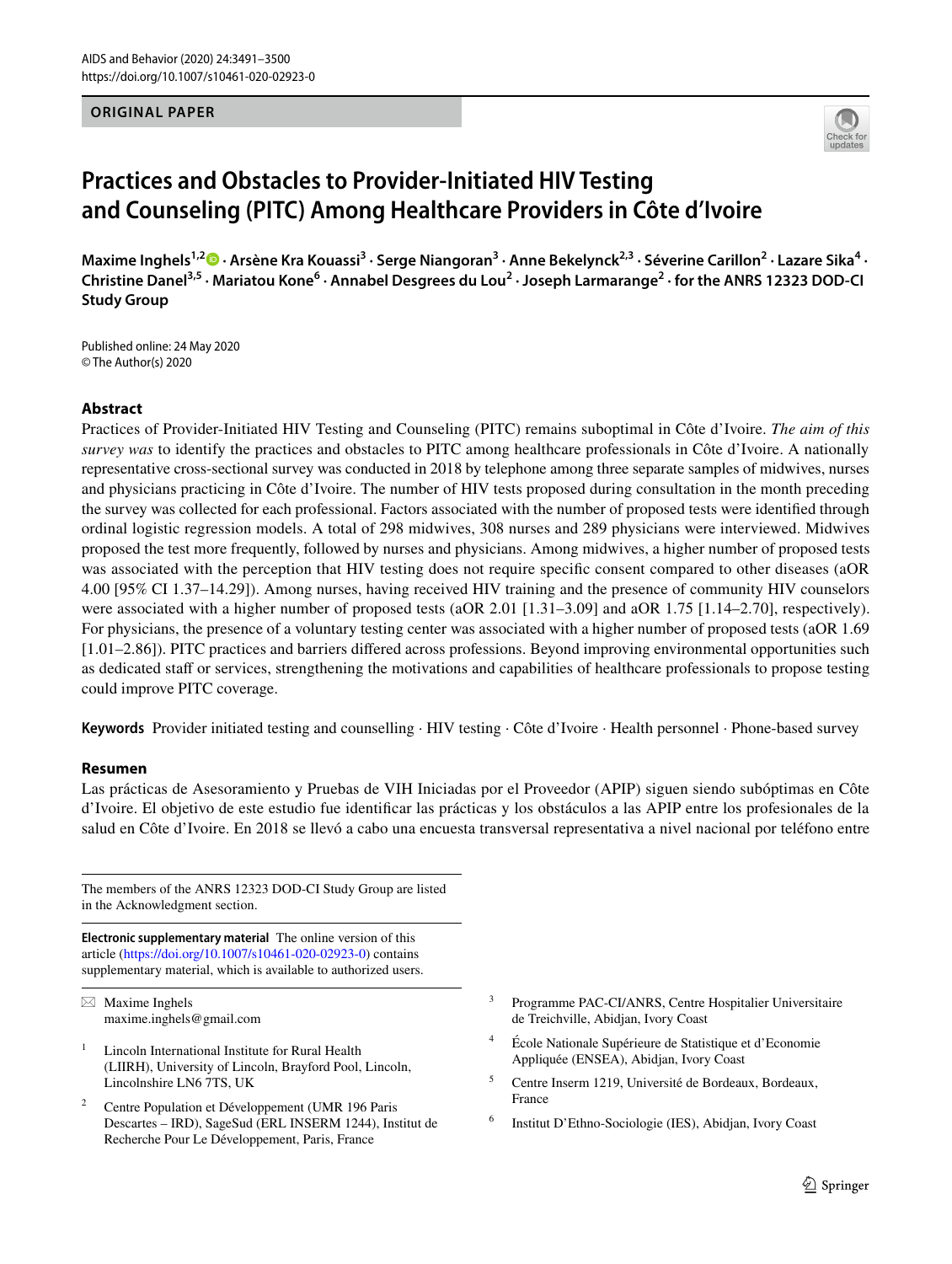tres muestras separadas de parteras, enfermeras y médicos que ejercen en Côte d'Ivoire. Se recogió para cada profesional el número de pruebas de VIH propuestas durante la consulta en el mes anterior a la encuesta. Los factores asociados con el número de pruebas propuestas se identifcaron mediante modelos ordinales de regresión logística. Se entrevistó a un total de 298 parteras, 308 enfermeras y 289 médicos. Las parteras propusieron la prueba con mayor frecuencia, seguidas de las enfermeras y los médicos. Entre las parteras, un mayor número de pruebas propuestas se asoció a la percepción de que la prueba del VIH no requiere un consentimiento específco en comparación con otras enfermedades (aOR 4,00 [IC del 95%: 1,37-14,29]). Entre las enfermeras, el haber recibido capacitación sobre el VIH y la presencia de consejeros comunitarios sobre el VIH se asociaron con un mayor número de pruebas propuestas (aOR 2,01 [1,31-3,09] y aOR 1,75 [1,14-2,70], respectivamente). Para los médicos, la presencia de un centro de pruebas voluntarias se asoció con un mayor número de pruebas propuestas (aOR 1,69 [1,01-2,86]). Las prácticas y barreras del APIP diferen entre las profesiones. Más allá de mejorar las oportunidades del entorno, como el personal o los servicios dedicados, el fortalecimiento de las motivaciones y capacidades de los profesionales de la salud para proponer pruebas podría mejorar la cobertura del APIP.

## **Background**

Because of the limitations of voluntary HIV testing (patientinitiated testing) and the insufficient coverage of HIV testing, the World Health Organization has recommended Provider-Initiated HIV Testing and Counseling (PITC) since 2007 [\[1](#page-8-0)]. PITC adoption in the majority of sub-Saharan countries has contributed signifcantly to the increase in HIV testing coverage [\[2–](#page-8-1)[4\]](#page-8-2). Despite its systematic recommendation to certain audiences (e.g., pregnant women) or in certain epidemiological contexts (i.e., areas with HIV prevalence above 1%), routine PITC implementation has remained suboptimal in sub-Saharan Africa [\[5](#page-8-3)]. Test proposal rates in recommended situations by a healthcare professional vary between 24 and 94% across studies [\[5](#page-8-3)].

Some studies have highlighted barriers faced by healthcare professionals in their PITC practice. At the individual level, poor perception of the PITC [[6\]](#page-8-4), lack of motivation [[7–](#page-8-5)[10](#page-8-6)] and difficulties in offering testing or counseling  $[8-12]$  $[8-12]$  $[8-12]$  are mentioned, as are the workload associated with PITC  $[8, 11, 13]$  $[8, 11, 13]$  $[8, 11, 13]$  $[8, 11, 13]$  $[8, 11, 13]$  $[8, 11, 13]$  and the lack of specific training  $[9, 11, 13]$  $[9, 11, 13]$ [14](#page-8-12)[–17](#page-9-0)]. At the structural level, a lack of trained staff  $[7, 8, 1]$  $[7, 8, 1]$  $[7, 8, 1]$  $[7, 8, 1]$ [12](#page-8-8), [14\]](#page-8-12), shortages of testing kits [\[10](#page-8-6), [11,](#page-8-9) [13](#page-8-10), [16\]](#page-9-1) and inadequate space that does not guarantee confidentiality  $[7-14]$  $[7-14]$ are associated with low PITC practice. Some studies have suggested that PITC organization (i.e., professionals performing the diferent steps of testing, patient referrals or no referrals for testing) can facilitate test proposal [\[15](#page-9-2), [18](#page-9-3), [19](#page-9-4)].

Since 2009, routine PITC has been recommended in Côte d'Ivoire to all patients, regardless of their reason for consultation [[20](#page-9-5)]. Nevertheless, the proposal rates observed in consultation remain low. According to 2017 national data, only 15.2% of 12,955,898 consultations conducted nationally were documented with a test proposal, and 75.9% of these proposals resulted in HIV testing  $[21]$  $[21]$ . These figures were consistent with another study that also found a test proposal rate of approximately 20% in outpatient services [\[22\]](#page-9-7). In a country where the HIV prevalence was 2.8% in 2017 and where only 54% of people living with HIV knew

their status, it crucial to understand, from the perspective of healthcare professionals, what factors infuence testing proposal practices [\[23](#page-9-8), [24](#page-9-9)].

To our knowledge, no studies have documented the obstacles to the practice of PITC at the national level in Côte d'Ivoire. The objective of this analysis is therefore to describe PITC practices by healthcare professionals and to identify factors associated with this practice.

## **Methods**

A cross-sectional survey was conducted between February and November 2018 by telephone among midwives, nurses and physicians throughout Côte d'Ivoire. Lists of telephone contacts were obtained from the Ministry of Health for nurses and midwives and from the Ivorian Medical Association for physicians. A random sample (equal probabilities) was selected from each list. In the case of phone contact, the survey was presented, and informed consent was orally obtained. In the absence of contact, each telephone number was dialed up to 15 times consecutively without contact before being considered unreachable.

Healthcare professionals were asked about the number of HIV tests they proposed in consultation during the previous month (none, between 1 and 5, between 6 and 10, between 11 and 20, and 21 or more). Other collected data concerned healthcare professionals' characteristics, their professional training and the characteristics of their main facility (i.e., the one in which they practiced most often). Potential factors were classifed according to three dimensions directly inspired by the conceptual model of work performance [\[25](#page-9-10)]: motivation, capability and opportunity (Fig. [1\)](#page-2-0).

According to this model, motivation is defned as the desire and willingness of professionals to act. In our survey, motivation included the perceived usefulness of a systematic proposal of an HIV test to any patient, the belief that offering an HIV test requires specific consent compared to other tests and a relative living with HIV.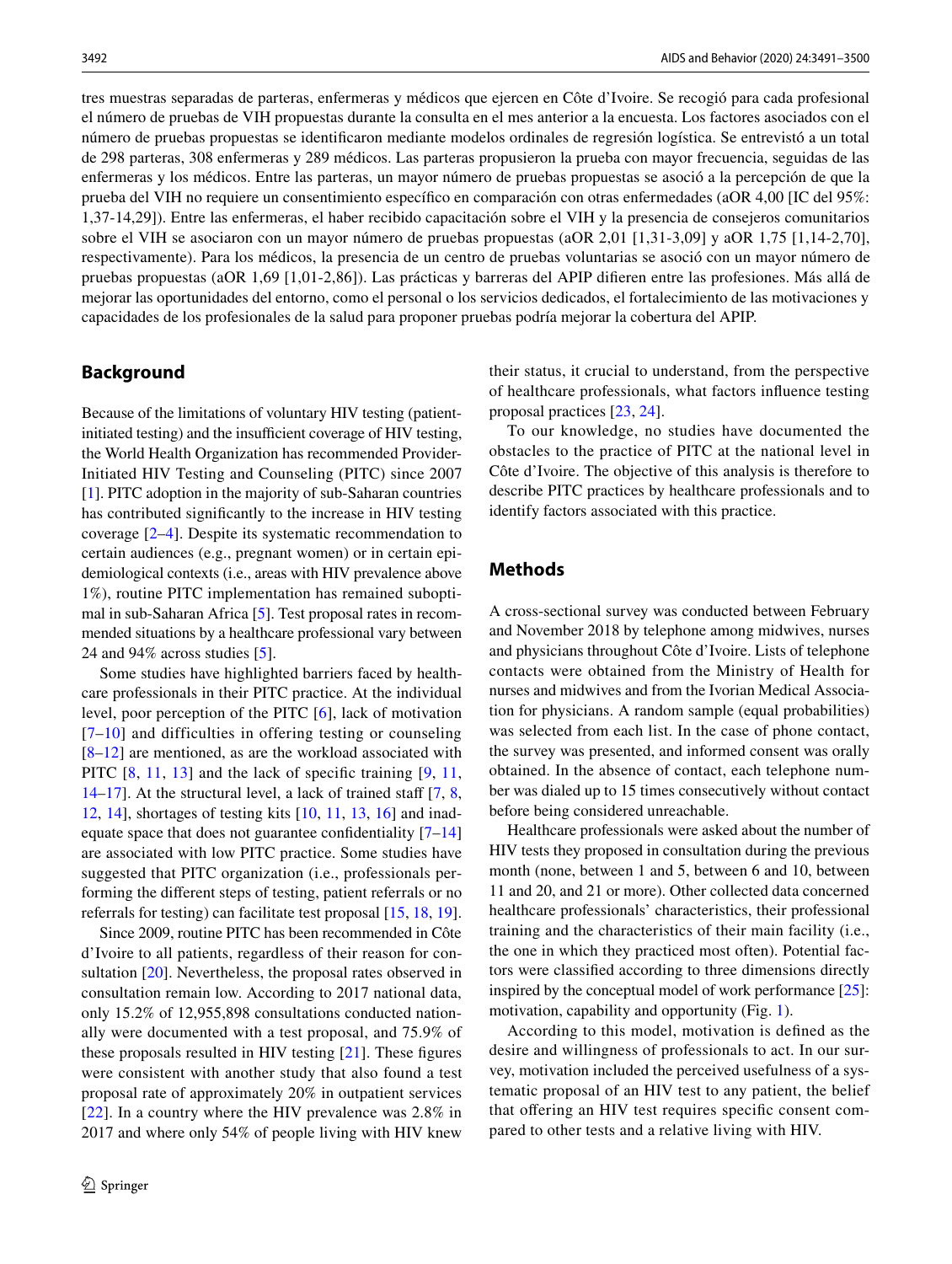<span id="page-2-0"></span>**Fig. 1** Measured factors with practice and obstacles to provider-initiated HIV testing and counseling according to the Motivation-Opportunity-Capability framework, adapted from Boudreau et al. [\[24\]](#page-9-9)



Capabilities are defned as the skills, knowledge and abilities necessary to carry out an action in line with the objectives of the health structure. This concept can be applied both at the level of the healthcare professional and at the level of his/her facility. In our survey, we measured the main activity of the healthcare professional (general practitioner or specialist, with all midwives considered specialists), the number of years of practice and having received specifc training on HIV.

Opportunity refers to situations encountered within the institution that facilitate the execution of actions and their expected efects. In our survey, opportunity included the type of health facility (hospital, health center, private or other) and, within this facility, the number of patients seen per day by the surveyed healthcare professional and the presence of a voluntary HIV testing center, community HIV counselors, and/or an antiretroviral treatment (ARV) prescription service. In addition, satisfaction with the available equipment, the perception of confdentiality in the facility and its location (Abidjan, urban or rural departments) were collected.

The analyses were stratifed by profession (midwife, nurse and physician). Bivariate analyses were conducted to describe associations with the number of proposed tests in the month preceding the survey. Fisher's exact tests were used to calculate the corresponding p-values. The signifcant variables at the 0.20 threshold in the bivariate analyses were included in multivariate ordinal logistic regression models. The ordinal categories of the number of proposed tests in the preceding month were none, between 1 and 5, between 6 and 10, between 11 and 20, and 21 or more. A step-by-step downward selection using the Akaike information criterion was performed to obtain the fnal models. Likelihood ratio tests were used to calculate the global p-values in these models. We used R (version 3.3.5) and the *ordinal* package [[26](#page-9-11)].

Perception of usefulness of a systematic proposal to any patient; Belief that offering an HIV testing requires specific consent; Knowing an HIV-infected relative. Main activity of the healthcare professional (generalist or specialist); Number of years of practice: Having received specific training on HIV. Health facility type; Number of patients cared for per day by the healthcare professional; Presence of a voluntary HIV-testing centre; Presence of community HIV counsellors; Presence of an antiretroviral treatment prescription service: Satisfaction with the equipment in the heath facility; Perception of confidentiality in the heath facility;

**Results**

### **Sample description**

Location of the heath facility.

Overall, 1450 telephone numbers were called (425 midwives, 425 nurses, 600 physicians). After excluding off-target numbers, 1329 healthcare professionals were eligible for the survey. The participation rates (taking into account refusal rates and execution failures) were 75.8%, 83.3% and 58.3% for midwives, nurses and physicians, respectively (Table S1, Supplemental Digital Content—SDC).

A total of 299 midwives, 313 nurses and 316 physicians were interviewed. Among them, 1 midwife, 5 nurses and 27 physicians reported positions in which they were not in contact with patients (e.g., administration, management, expertise); thus, they were excluded from our analyses.

Among all healthcare professionals, 93.6% mentioned the availability of an HIV-testing service within their facility. However, only two-thirds mentioned the presence of a Voluntary HIV Testing Center (VTC) (Table [1](#page-3-0)). The presence of an ARV prescription service was mentioned by two-thirds of health professionals.

Although almost all healthcare professionals were in contact with HIV-infected patients (96.4%), 53.3%, 67.8% and 77.1% of midwives, nurses and physicians, respectively, had a relative living with HIV (Table [1\)](#page-3-0). Almost all healthcare professionals reported that HIV testing required specifc consent compared to other diseases.

Nurses were the healthcare professional group who reported having been trained for HIV the least often (50.3% vs. 58.4% and 63.3% for midwives and physicians, respectively).

The median number of patients seen per day in consultation by health professionals was 15 (interquartile range  $10-20$ ).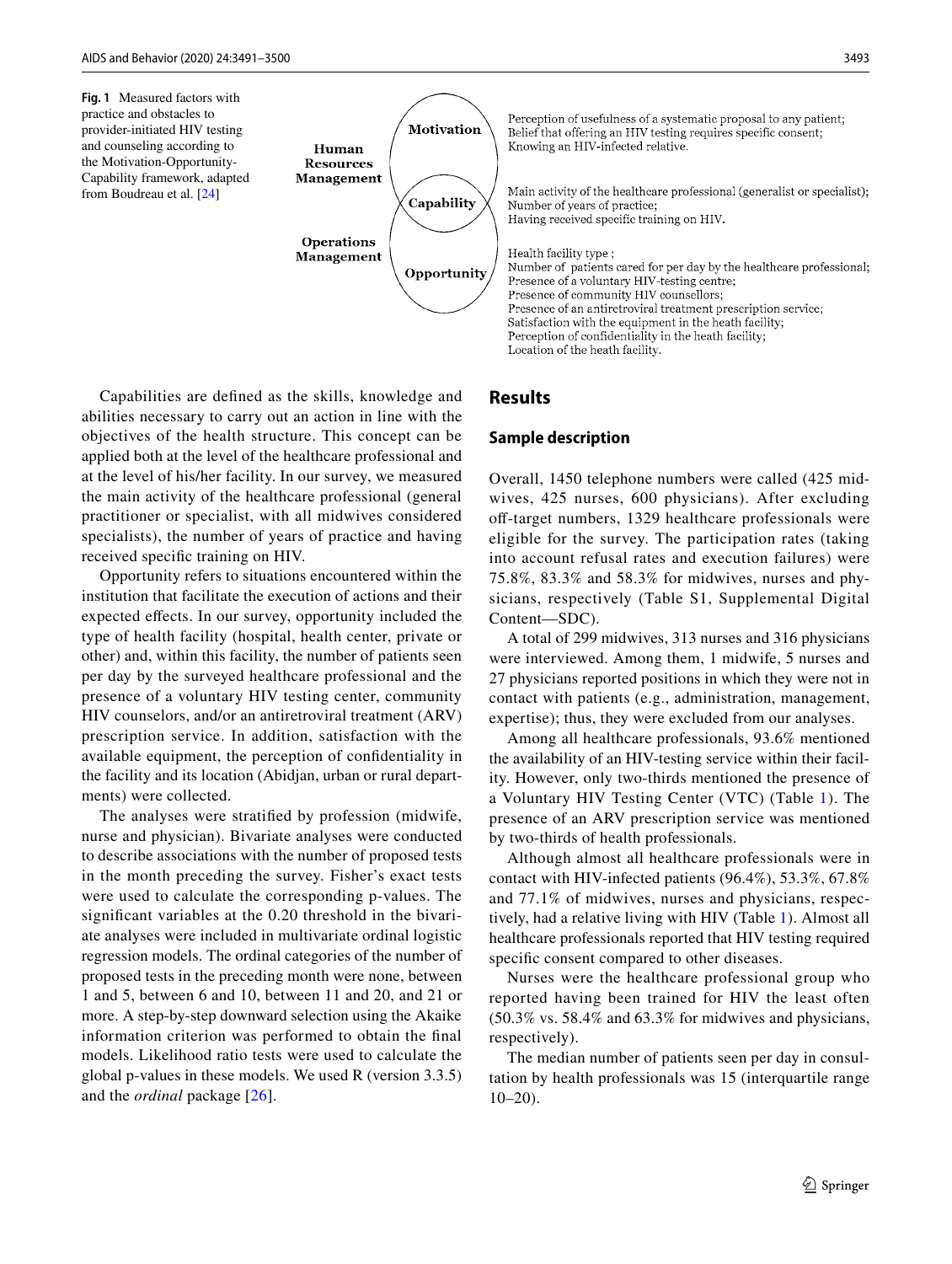<span id="page-3-0"></span>**Table 1** Description of curricula, professional activity and professional structure among midwives, nurses and physicians, Côte d'Ivoire, DOD-CI study,  $2018$  (n=895)

|                                                                                           | Midwives $(n=298)$ |         | Nurses $(n=308)$ |      | Physicians<br>$(n=289)$ |      |
|-------------------------------------------------------------------------------------------|--------------------|---------|------------------|------|-------------------------|------|
|                                                                                           | N                  | %       | N                | %    | N                       | %    |
| Education and professional experience                                                     |                    |         |                  |      |                         |      |
| Main activity                                                                             |                    |         |                  |      |                         |      |
| Generalist                                                                                | $\mathbf{0}$       | 0.0     | 162              | 52.6 | 176                     | 60.9 |
| Specialist <sup>a</sup>                                                                   | 298                | 100.0   | 146              | 47.4 | 113                     | 39.1 |
| Years of professional practice                                                            |                    |         |                  |      |                         |      |
| $\leq$ 3 years                                                                            | 211                | 70.8    | 184              | 59.7 | 74                      | 25.6 |
| $\geq$ 4 years                                                                            | 87                 | 29.2    | 124              | 40.3 | 215                     | 74.4 |
| Has already received specific training on HIV                                             |                    |         |                  |      |                         |      |
| Yes                                                                                       | 174                | 58.4    | 155              | 50.3 | 183                     | 63.3 |
| N <sub>0</sub>                                                                            | 124                | 41.6    | 153              | 49.7 | 106                     | 36.7 |
| Activities and services within the structure                                              |                    |         |                  |      |                         |      |
| Average number of patients cared for by the healthcare professional per day               |                    |         |                  |      |                         |      |
| $\leq 9$                                                                                  | 66                 | 22.1    | 70               | 22.7 | 49                      | 17.0 |
| $10 - 19$                                                                                 | 130                | 43.6    | 111              | 36.0 | 138                     | 47.8 |
| $\geq$ 20                                                                                 | 102                | 34.2    | 127              | 41.2 | 102                     | 35.3 |
| Type of health facility                                                                   |                    |         |                  |      |                         |      |
| Hospital                                                                                  | 141                | 47.3    | 175              | 56.8 | 146                     | 50.5 |
| Health center                                                                             | 143                | 48.0    | 111              | 36.0 | 47                      | 16.3 |
| Medical office or clinic                                                                  | 2                  | 0.7     | 3                | 1.0  | 54                      | 18.7 |
| Other structure                                                                           | 12                 | 4.0     | 19               | 6.2  | 42                      | 14.5 |
| Presence of a voluntary HIV-testing center                                                |                    |         |                  |      |                         |      |
| Yes                                                                                       | 193                | 65.6    | 178              | 62.9 | 180                     | 69   |
| N <sub>0</sub>                                                                            | 89                 | 30.3    | 93               | 32.9 | 69                      | 26.4 |
| Don't know                                                                                | 12                 | 4.1     | 12               | 4.2  | 12                      | 4.6  |
| Presence of community HIV counselors                                                      |                    |         |                  |      |                         |      |
| Yes                                                                                       | 127                | 42.6    | 121              | 39.3 | 100                     | 34.6 |
| N <sub>0</sub>                                                                            | 149                | 50.0    | 173              | 56.2 | 167                     | 57.8 |
| Don't know                                                                                | 22                 | 7.4     | 14               | 4.5  | 22                      | 7.6  |
| Presence of an ARV prescription service                                                   |                    |         |                  |      |                         |      |
| Yes                                                                                       | 193                | 65.6    | 178              | 62.9 | 180                     | 69.0 |
| No                                                                                        | 89                 | 30.3    | 93               | 32.9 | 69                      | 26.4 |
| Don't know                                                                                | 12                 | 4.1     | 12               | 4.2  | 12                      | 4.6  |
| Satisfaction with available equipment and premises                                        |                    |         |                  |      |                         |      |
| Very poorly/poorly equipped                                                               | 147                | 49.3    | 174              | 56.5 | 117                     | 40.4 |
| Very good/well equipped                                                                   | 151                | 50.7    | 134              | 43.5 | 141                     | 59.5 |
| Opinion regarding confidentiality within the structure                                    |                    |         |                  |      |                         |      |
| Confidentiality guaranteed                                                                | 294                | 98.7    | 296              | 96.1 | 271                     | 93.8 |
| Confidentiality not guaranteed                                                            | 4                  | 1.3     | 9                | 2.9  | 16                      | 5.5  |
| Don't know                                                                                | $\boldsymbol{0}$   | $0.0\,$ | 3                | 1.0  | 2                       | 0.7  |
| Department                                                                                |                    |         |                  |      |                         |      |
| Abidjan                                                                                   | 83                 | 27.9    | 70               | 22.7 | 183                     | 63.3 |
| Urban departments                                                                         | 58                 | 19.5    | 68               | 22.1 | 37                      | 12.8 |
| Rural departments                                                                         | 157                | 52.7    | 170              | 55.2 | 69                      | 23.9 |
| Opinions and perceptions                                                                  |                    |         |                  |      |                         |      |
| Belief that offering HIV testing systematically to any patient in medical consultation is |                    |         |                  |      |                         |      |
|                                                                                           | 138                | 46.3    | 135              | 43.8 | 87                      | 30.1 |
| Very useful<br>Useful                                                                     |                    |         |                  |      |                         |      |
|                                                                                           | 154                | 51.7    | 146              | 47.4 | 154                     | 53.3 |
| No opinion                                                                                | 3                  | 1.0     | 10               | 3.2  | 6                       | 2.1  |
| Useless                                                                                   | 3                  | 1.0     | 17               | 5.5  | 42                      | 14.5 |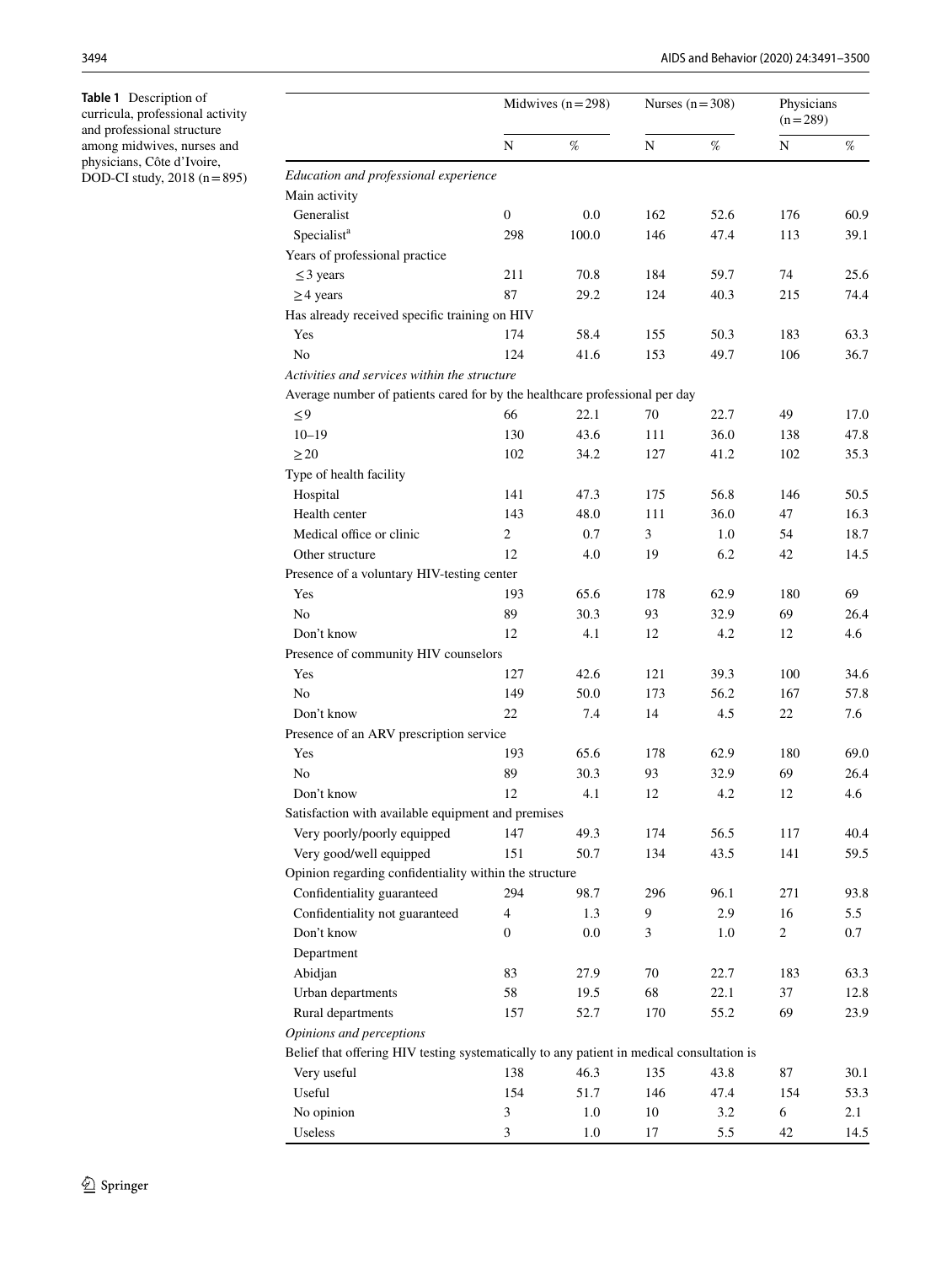| Table 1<br>(continued) |                                                                                     |     | Midwives $(n=298)$ |                | Nurses $(n=308)$ |              | Physicians<br>$(n=289)$ |  |
|------------------------|-------------------------------------------------------------------------------------|-----|--------------------|----------------|------------------|--------------|-------------------------|--|
|                        |                                                                                     | N   | %                  | N              | %                | N            | %                       |  |
|                        | Belief that HIV testing requires more caution in obtaining consent than other tests |     |                    |                |                  |              |                         |  |
|                        | Yes                                                                                 | 275 | 92.3               | 289            | 93.8             | 249          | 86.2                    |  |
|                        | N <sub>0</sub>                                                                      | 22  | 7.4                | 17             | 5.5              | 40           | 13.8                    |  |
|                        | Don't know                                                                          |     | 0.3                | $\mathfrak{2}$ | 0.6              | $\mathbf{0}$ | 0.0                     |  |
|                        | Knows an HIV-infected relative (excluding patients)                                 |     |                    |                |                  |              |                         |  |
|                        | Yes                                                                                 | 159 | 53.4               | 209            | 67.9             | 223          | 77.2                    |  |
|                        | No                                                                                  | 139 | 46.6               | 99             | 32.1             | 66           | 22.8                    |  |
|                        |                                                                                     |     |                    |                |                  |              |                         |  |

a Specialized adult, prenatal, postnatal and family planning, pediatric, hospitalization and other consultations

### **Number of Proposed Tests and Associated Factors**

The number of proposed tests in the previous month differed by the medical profession (Fig. [2\)](#page-4-0). Midwives reported a higher number of tests compared to nurses and physicians: 58.4% had proposed 21 tests or more in the previous month compared to 30.8% and 26.6% for nurses and physicians, respectively. The proportion of professionals who did not propose testing was higher among physicians (32.9% vs. 21.43% and 13.8% among nurses and midwives, respectively).

In the bivariate analyses, there were diferent dimensions associated with the number of proposed tests according to professional position (Fig. [3](#page-5-0); the corresponding data are presented in Table S2, SDC). Regarding motivation and capabilities, only knowing a relative living with HIV and having received HIV training were signifcantly associated with the number of tests proposed among nurses (exact F-test:  $p = 0.051$  and  $p < 0.001$  respectively). Regarding opportunities, the type of health facility was associated with the number of proposed tests regardless of the profession (the number of proposed tests was higher in health centers than in hospitals and other medical structures; exact F-test:  $p < 0.001$ ,  $p = 0.009$  and  $p = 0.007$  among midwives, nurses and physicians respectively). The availability of a VTC, community HIV counselors and/or an ARV prescription service were signifcantly associated with a greater number of proposed tests for physicians and nurses.

In the multivariate ordinal regression models, factors related to motivation (opinion on the collection of consent for HIV testing) and opportunities (type of health facility and presence of an ARV prescription service in this facility) were signifcantly associated with the number of proposed tests for midwives (Fig. [4](#page-6-0)). Among midwives, the belief that more caution is needed to obtain consent for HIV testing than for other diseases was associated with a lower number of proposed tests (aOR 0.25 [95% confdence interval 0.07–0.73],  $p = 0.010$  (Table S3, SDC).

Among nurses, factors related to capabilities (having received specifc training on HIV) and opportunities (type of health facility, presence of community HIV counselors, availability of an ARV prescription service and geographical





<span id="page-4-0"></span>**Fig. 2** Number of proposed

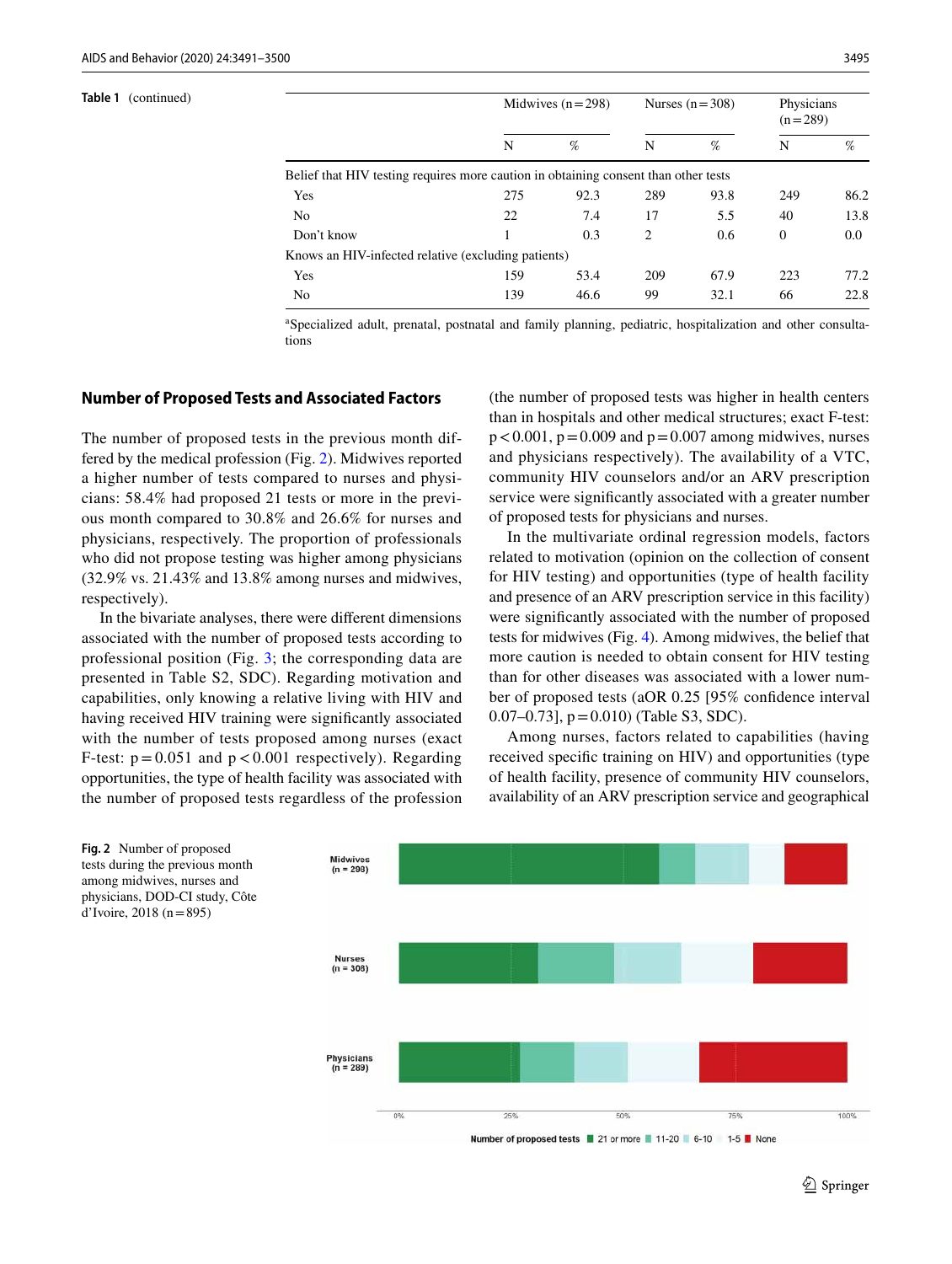

<span id="page-5-0"></span>**Fig. 3** Factors associated with the number of proposed tests during the previous month among midwives, nurses and physicians, DOD-CI study, Côte d'Ivoire, 2018 (n=895). Midwives and nurses work-

ing in a medical office or clinic are grouped with the other structures. p-values were computed with Fisher's exact tests

location of the health facility outside Abidjan) were signifcantly associated with the number of proposed tests (Fig. [4](#page-6-0)). Having received specifc training on HIV and the presence of community HIV counselors in the main facility were associated with a higher number of proposed tests (aOR 2.01 [1.31–3.09],  $p < 0.001$  and aOR 1.75 [1.14–2.70],  $p = 0.011$ , respectively) (Table S3, SDC).

Among physicians, factors related to motivation (knowing a relative living with HIV) and opportunities (type of health facility, number of patients seen per day, presence of a VCT and an ARV prescription service in this facility) were signifcantly associated with the number of proposed tests (Fig. [4\)](#page-6-0). Knowing a relative living with HIV and the presence of a VTC in the health facility were associated with a higher number of proposed tests (aOR 1.71 [1.01–2.94],  $p=0.048$ , and aOR 1.69 [1.01–2.86],  $p=0.047$ , respectively) (Table S3, SDC).

## **Discussion**

Our results showed diferent PITC practices depending on the medical profession. Midwives proposed HIV testing more often, followed by nurses and physicians. However, the number of proposed tests seemed relatively low compared to the number of patients seen in consultation. In fact, while healthcare professionals reported a median of 15 patients each day, only 39% reported 21 or more proposed tests during the previous month. The low number of proposed tests seems consistent with other studies conducted in West and Central Africa that show low rates of HIV testing proposal even during recommended events [[27–](#page-9-12)[30\]](#page-9-13).The factors associated with PITC practice were also variable according to the medical profession. Environmental opportunities such as the presence of dedicated HIV testing services or dedicated staf increased the number of tests proposed by nurses and physicians. Among midwives, PITC practice was associated with their perception (thinking that HIV testing requires a specifc consent procedure). Capability was not associated with PITC practice among physicians and midwives, while for nurses, specifc HIV training was strongly associated with a higher number of proposed tests.

Among midwives, the high number of proposed tests suggests routine proposal resulting from their frequent contact with pregnant women for whom a systematic screening test is clearly recommended [[31](#page-9-14)]. Indeed, due to the long history of prevention of mother-to-child transmission programs, midwives are more likely to be informed about this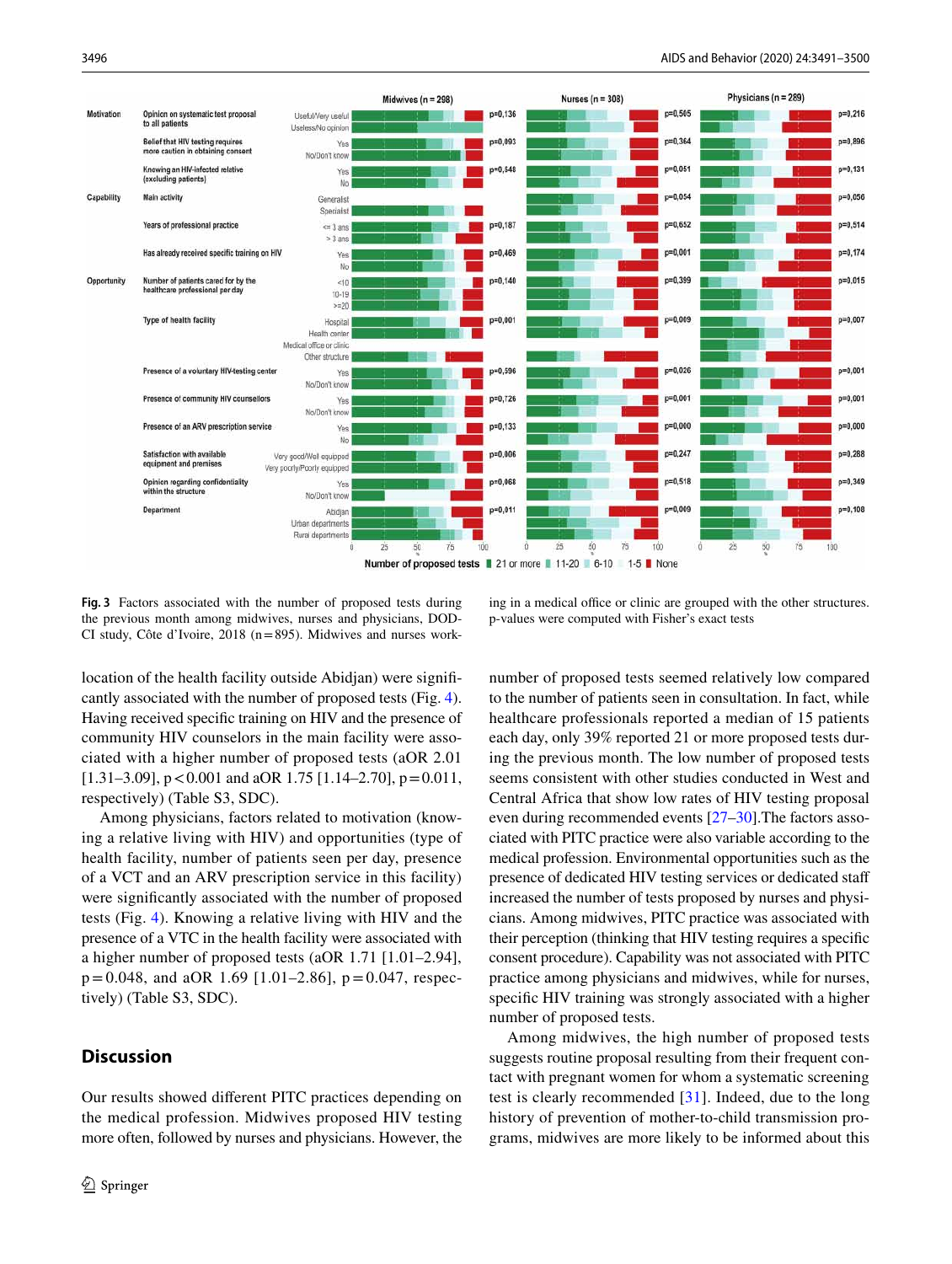

<span id="page-6-0"></span>**Fig. 4** Ordinal regression model of factors associated with the number of proposed tests during the previous month depending on healthcare professionals' motivations, capabilities and opportunities, by profession, Côte d'Ivoire, DOD-CI study, 2018 (n=895). Midwives

and nurses working in a medical office or clinic are grouped with the other structures. Likelihood ratio tests were used to calculate the global p-values

recommendation and to have learned it during their basic training. This could explain the lesser infuence of their capabilities and of environmental opportunities on their PITC practice because PITC is an integral part of their current practice. PITC practice among midwives seemed to be related to their perceptions: the 8% of those who did not perceive the need to obtain specifc consent for HIV testing were more likely to propose a higher number of tests. However, it is difficult to know whether the perception of specific consent infuences midwives' PITC practice or whether the practice of routine PITC changes midwives' perceptions about obtaining consent. Other studies have noted difficulties in obtaining consent and therefore difficulty in proposing the test as barriers to PITC [\[8,](#page-8-7) [9,](#page-8-11) [12\]](#page-8-8). Simplifying consent collection and standardizing PITC in everyday medical practice should facilitate routine PITC practice.

Whereas PITC was seen as an integral part of midwives' work, physicians and nurses perceived PITC as a 'separate activity' requiring dedicated staf, training and funding [\[22](#page-9-7)]. This could explain the lower number of proposed tests by nurses and physicians as well as the positive association between this number and specifc HIV training (for nurses) and the presence of staff or places dedicated to HIV testing (for both nurses and physicians).

Additionally, the less frequent practice of PITC among nurses and physicians could result from unclear national recommendations in Côte d'Ivoire, which stipulate a routine testing proposal to any person seen in consultation while drawing a somewhat 'broad' prioritization for certain audiences [\[31\]](#page-9-14):

Since Côte d'Ivoire is a country with a mixed HIV epidemic, HIV testing services must be available to all people, regardless of age and socio-professional group. However, the availability of testing services will be increased in high-prevalence areas and for vulnerable populations most at risk of HIV infection. These vulnerable populations, priority targets for screening, are: symptomatic patients (suggestive signs of HIV infection, signs of malnutrition, signs of sexually transmitted infection, signs of tuberculosis), sex workers and their stable partners, men who have sex with men, truck drivers, prison populations, drug users including injectable drug users, men in uniform, migrants, truck drivers, orphans and vulnerable children, children born from HIV-positive mothers, pregnant women and their spouses, adolescents and young girls, persons aged 40 and over and family members of index subjects'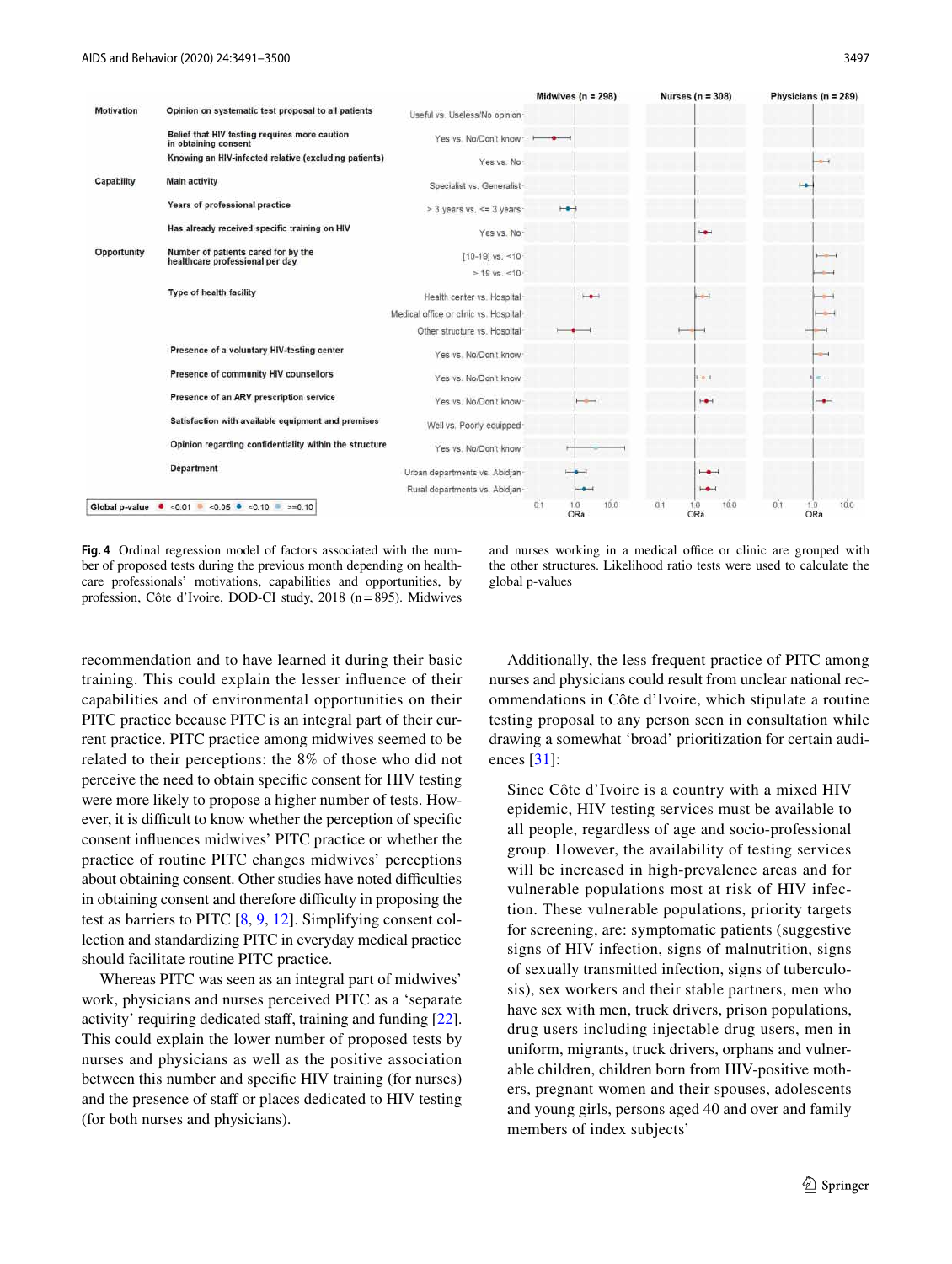International donors such as PEPFAR (which funds 77% of the fght against HIV in Côte d'Ivoire) have a stronger targeting strategy [[32\]](#page-9-15). These discrepancies between the strategies of political decision makers and donors could explain the lesser involvement of nurses and physicians in routine PITC. In practice, physicians and nurses carry out PITC in a targeted manner, mainly based on clinical criteria [\[22](#page-9-7)].

The nonsystematic and autonomous PITC practice among physicians and nurses may explain the greater number of factors associated with PITC practice compared to midwives. However, these factors difered between nurses and physicians.

Nurses' capabilities, including having received HIV training, appeared to be related to the number of proposed tests, which was not the case for other professionals. Other data from our study showed that 20.8% of nurses reported difficulties in offering testing that were mainly related to the patient-caregiver relationship (e.g., reluctance to propose the test to certain audiences, fear of reporting a positive result, fear of having their testing proposal rejected; results not presented). These difficulties, which are related to counseling management, were also documented in other African contexts [[8–](#page-8-7)[12\]](#page-8-8). HIV-specifc training would make it easier for nurses to address the issue of testing their patients, especially since only half of nurses have already received specifc training related to HIV.

Among physicians, PITC practice was related to their motivation or perceptions more than to their capability. This diference could be explained by the greater autonomy of physicians in their professional practice. Physicians practice PITC when they are personally sensitized to it (e.g., by knowing a relative living with HIV), while nurses practice it when they are professionally sensitized (e.g., dedicated HIV training). A study conducted in Côte d'Ivoire in 2014 showed that physicians had a lack of interest and motivation in the practice of PITC, which underlines the importance of physicians' motivations in their PITC practice [\[22](#page-9-7)].

The environmental opportunities, including the model of PITC organization, were linked to the practice of PITC among both nurses and physicians. The presence of community HIV counselors and/or a voluntary testing center seemed to increase the number of proposed tests. Healthcare professionals may be more inclined to offer HIV testing when it is not necessary for them to perform all the testing steps (i.e., counseling, blood sampling, and result announcement), which they may consider time-consuming or not part of their work [\[18](#page-9-3), [22](#page-9-7)].

Some environmental opportunities linked to PITC practice were common to all professionals. The absence of an ARV prescription service was an obstacle to PITC for all healthcare professionals. The inability to deliver ARV treatment onsite following a positive result could create reluctance among healthcare professionals to initiate PITC.

In theory, the number of proposed tests should increase with the number of patients seen in consultation, although this was not the case for midwives and nurses. It is possible that managing a large number of patients, and therefore a higher workload, leaves less time to practice PITC. Studies tend to show that an overcrowded environment that involves many patients and long queues can force professionals to not offer the test due to a lack of time or insufficient staff  $[8-16]$  $[8-16]$  $[8-16]$ .

Our study had some limitations, including memory bias that may have underestimated the number of proposed tests in consultation. However, the fact that the number of tests was limited to those proposed in the month preceding the survey may have reduced this bias. Reporting bias including desirability or uncoordinated responses between practice and reporting may have occurred since data were based on individual statement. To limit the impact of this efect, we have reassured participants that the study was anonymous and that no personal information was shared. In addition, we collected the number of proposed tests and the number of patients seen in consultation directly per interval at the time of collection; thus, we could not calculate test proposal rates (i.e., the ratio of the number of proposed tests to the number of patients seen in consultation).

Physician participation rates were lower than the rates for other health professionals but remained comparable to or higher than those in other studies conducted among physicians in this context [[33,](#page-9-16) [34](#page-9-17)]. In addition, the distribution by sex and region of the diferent professionals in our sample was similar to the data in the annual report on the health situation in Côte d'Ivoire [[35\]](#page-9-18). Our three samples of health professionals are therefore representative of their respective populations on a national scale.

The targeted practice of PITC among physicians and nurses raises the question of their ability to identify the most exposed audiences. Some populations are at risk because of their sexual behavior (e.g., multiple sexual partners, sex between men, commercial sex), yet their identifcation by healthcare professionals is often difficult because patients do not spontaneously communicate about their sexual practices, and health professionals do not routinely assess the risks of their patients [\[36](#page-9-19), [37\]](#page-9-20). Given the trend toward targeted use of the PITC in both national policies and healthcare professional practice, clearly stated targeting modalities (e.g., the public concerned, modality for risk assessment for patients) seem necessary to avoid missing testing occasions for undiagnosed HIV patients.

## **Conclusion**

Although environment opportunities (such as dedicated staf or services) had an infuence on PITC, capabilities and motivations had an efect of HIV testing proposals, but this efect difered by medical profession.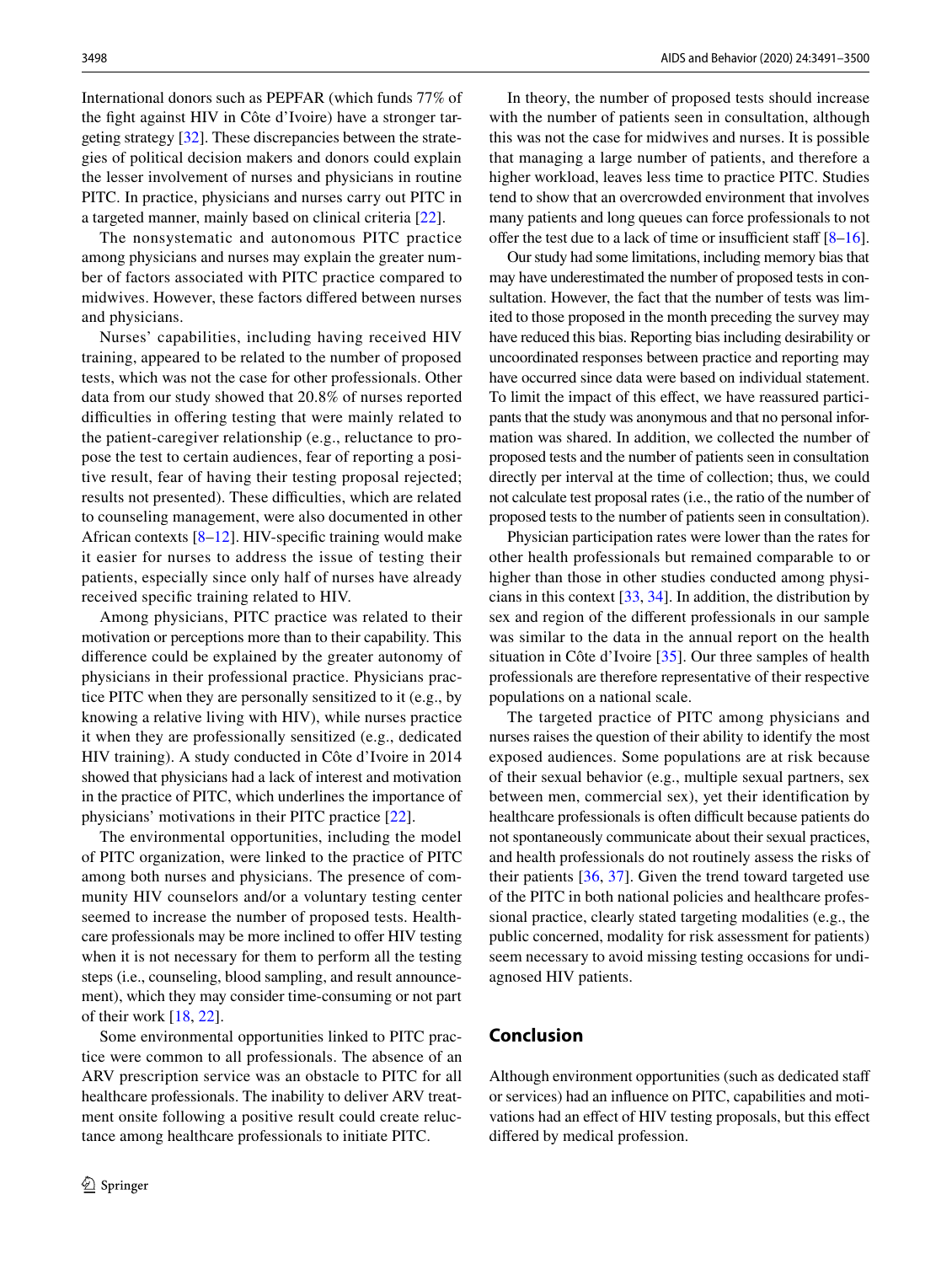For midwives, routine integration of the HIV testing proposal as part of standard care appeared to be a key element for systematic HIV testing. However, there are remaining gaps, and the consent process could be simplifed and aligned with other screening processes.

For nurses, improving their capabilities, particularly dedicated HIV testing training, can lead to better testing.

For physicians, motivations and perceptions are linked to their PITC practice, suggesting the need for actions to raise their awareness of PITC and clearer recommendations on when to test.

**Acknowledgements** We would like to thank the healthcare workers who agreed to participate to the survey as well as the implementing partners and other stakeholders who supported the deployment of the survey. ANRS 12323 DOD-CI Study Group: Côte d'Ivoire: Nelly ASSOUMOU (PAC-CI), Anne BEKELYNCK (PAC-CI), Christine DANEL (PAC-CI), Mohamed DOUMBIA (Institut d'Ethnosociologie), Mariatou KONE (Institut d'Ethnosociologie), Alexis KOUADIO (Institut d'Ethnosociologie), Arsène Kra Kouassi (PAC-CI), Serge NIAN-GORAN (PAC-CI), Honoré OUANTCHI (Institut d'Ethnosociologie), Lazare SIKA (ENSEA). France: Séverine CARILLON (Ceped), Maxime INGHELS (Ceped), Joseph LARMARANGE (IRD, Ceped).

**Author contributions** ML, conceptualization, data curation, formal analysis, methodology, validation, visualization, writing of original draft, review and editing of fnal draft; AKK and SN, data curation, formal analysis and project administration; AB and SC, conceptualization, methodology, project administration, review and editing of fnal draft; LS, CD, MK, ADL, JL, conceptualization, methodology, review and editing of fnal draft.

**Funding** The study was funded by the France Recherche Nord & Sud Sida-HIV Hépatites ([https://www.anrs.fr,](https://www.anrs.fr) Grant Number: ANRS 12,323). Maxime INGHELS received a grant from the association SIDACTION as part of his PhD work**.** The funders had no role in study design, data collection and analysis, decision to publish, or preparation of the manuscript.

**Data availability** *Data protection, confdentiality and privacy* Data has been anonymized; All identifying data (e.g. telephone numbers) have been deleted.

### **Compliance with ethical standards**

**Conflict of interest** The authors declare that they have no confict of interest.

**Ethical Approval** All procedures performed in the study were in accordance with the ethical standards of the National Research Ethics Committee of Côte d'Ivoire (N/Ref: 058/MSHP/CNER-kp) and with the 1964 Helsinki declaration and its later amendments or comparable ethical standards.

**Informed Consent** Informed consent was obtained from all individual participants included in the study.

**Open Access** This article is licensed under a Creative Commons Attribution 4.0 International License, which permits use, sharing, adaptation, distribution and reproduction in any medium or format, as long as you give appropriate credit to the original author(s) and the source,

provide a link to the Creative Commons licence, and indicate if changes were made. The images or other third party material in this article are included in the article's Creative Commons licence, unless indicated otherwise in a credit line to the material. If material is not included in the article's Creative Commons licence and your intended use is not permitted by statutory regulation or exceeds the permitted use, you will need to obtain permission directly from the copyright holder. To view a copy of this licence, visit<http://creativecommons.org/licenses/by/4.0/>.

## **References**

- <span id="page-8-0"></span>1. WHO, Unaids. Guidance on provider-initiated HIV testing and counselling in health facilities. Geneva: World Health Organization; 2007.
- <span id="page-8-1"></span>2. Baggaley R, Hensen B, Ajose O, et al. From caution to urgency: the evolution of HIV testing and counselling in Africa. Bull World Health Organ. 2012;90(9):652–8.
- 3. Kennedy CE, Fonner VA, Sweat MD, Okero FA, Baggaley R, O'Reilly KR. Provider-initiated HIV testing and counseling in low- and middle-income countries: a systematic review. AIDS Behav. 2013;17(5):1571–90.
- <span id="page-8-2"></span>4. Hensen B, Baggaley R, Wong VJ, et al. Universal voluntary HIV testing in antenatal care settings: a review of the contribution of provider-initiated testing & counselling. Trop Med Int Health TM IH. 2012;17(1):59–70.
- <span id="page-8-3"></span>5. Roura M, Watson-Jones D, Kahawita TM, Ferguson L, Ross DA. Provider-initiated testing and counselling programmes in sub-Saharan Africa: a systematic review of their operational implementation. AIDS. 2013;27(4):617–26.
- <span id="page-8-4"></span>6. Kapologwe NA, Kabengula JS, Msuya SE. Perceived barriers and attitudes of health care providers towards provider-initiated HIV testing and counseling in Mbeya region, southern highland zone of Tanzania. Pan Afr Med J. 2011;8:17.
- <span id="page-8-5"></span>7. Davyduke T, Pietersen I, Lowrance D, Amwaama S, Taegtmeyer M. Opportunities for strengthening provider-initiated testing and counselling for HIV in Namibia. AIDS Care. 2015;27(8):990–4.
- <span id="page-8-7"></span>8. Ahmed S, Bärnighausen T, Daniels N, Marlink R, Roberts MJ. How providers infuence the implementation of provider-initiated HIV testing and counseling in Botswana: a qualitative study. Implement Sci IS. 2016;11:18.
- <span id="page-8-11"></span>9. Evans C, Ndirangu E. Implementing routine provider-initiated HIV testing in public health care facilities in Kenya: a qualitative descriptive study of nurses' experiences. AIDS Care. 2011;23(10):1291–7.
- <span id="page-8-6"></span>10. Rogers AJ, Weke E, Kwena Z, et al. Implementation of repeat HIV testing during pregnancy in Kenya: a qualitative study. BMC Pregnancy Childbirth. 2016;16(1):151.
- <span id="page-8-9"></span>11. Medley AM, Kennedy CE. Provider challenges in implementing antenatal provider-initiated HIV testing and counseling programs in Uganda. AIDS Education. 2010;22(2):87–99.
- <span id="page-8-8"></span>12. Pope DS, Atkins S, DeLuca AN, et al. South African TB nurses' experiences of provider-initiated HIV counseling and testing in the Eastern Cape Province: a qualitative study. AIDS Care. 2010;22(2):238–45.
- <span id="page-8-10"></span>13. Sibanda EL, Hatzold K, Mugurungi O, et al. An assessment of the Zimbabwe ministry of health and child welfare provider initiated HIV testing and counselling programme. BMC Health Serv Res. 2012;12:131.
- <span id="page-8-12"></span>14. Kiene SM, Sileo K, Wanyenze RK, et al. Barriers to and acceptability of provider-initiated HIV testing and counselling and adopting HIV-prevention behaviours in rural Uganda: a qualitative study. J Health Psychol. 2015;20(2):173–87.